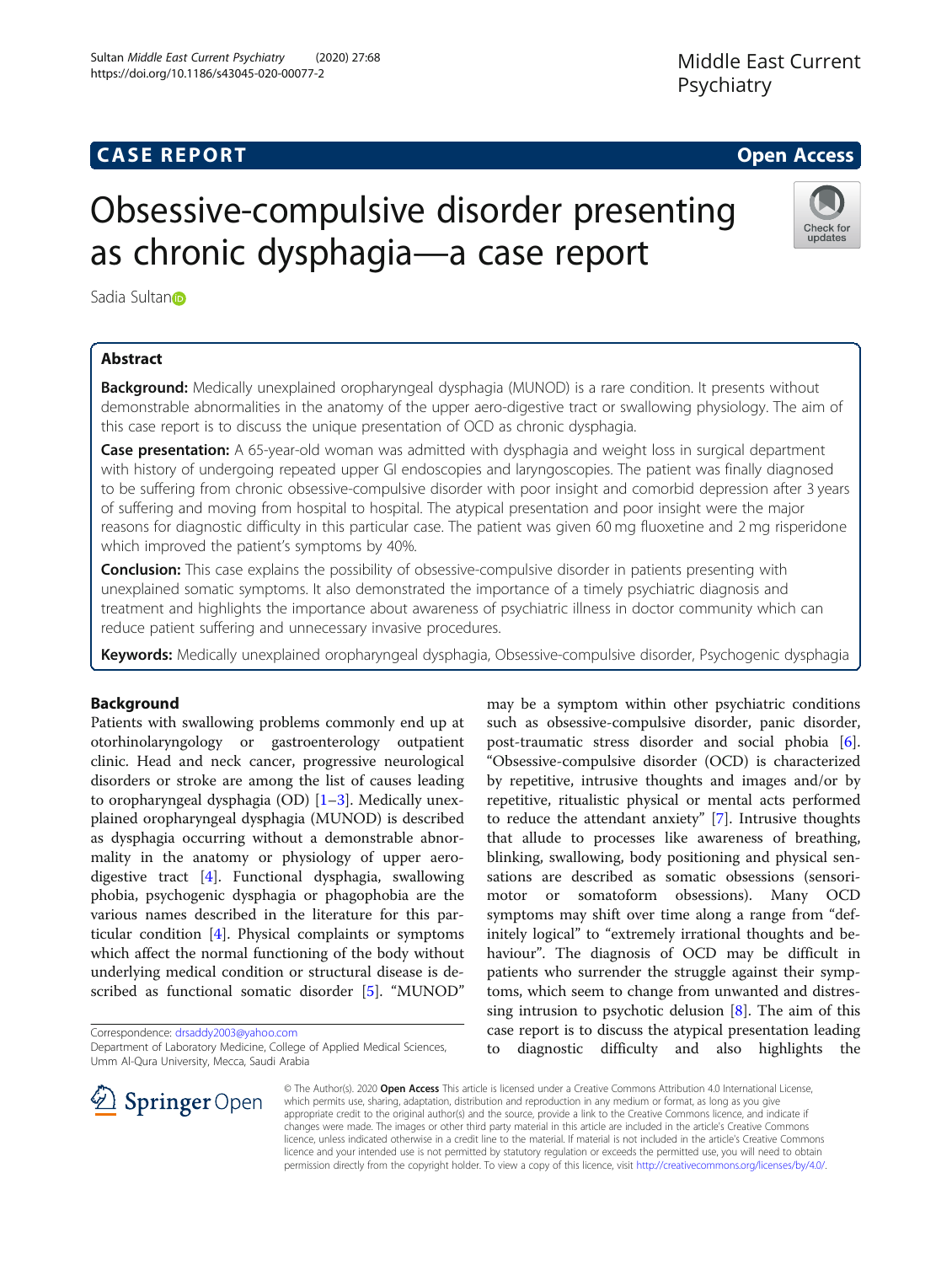importance of awareness of psychiatric illness in doctor community.

#### Case presentation

A 60-year-old female, referred from surgical inpatient department for evaluation by a psychiatrist, was married and uneducated hailing from rural background presenting with inability to swallow and chronic weight loss since the last 3 years. This female has developed nonspecific throat symptoms with inability to swallow and feeling of lump in the throat which gradually prevented her from eating to the extent that she became cachexic, lost 10 kg weight and was hospitalized. Neither the patient nor the informant could recall any stressor preceding the symptoms. During the past 3 years, she was treated by various GPs, ENT surgeons and gastroenterologists and underwent multiple endoscopies and laryngoscopies with normal results. She was initially referred to the surgical outpatient department by a duty medical officer from the emergency department for evaluation of chronic dysphagia, undiagnosed since the last 3 years and was subsequently sent to the psychiatry department for evaluation.

Rapport was established with difficulty since she was hardly talking and appeared very weak and fragile; her only complaint was inability to swallow due to a lump in the throat since the last 3 years. Collateral information revealed that the patient has not been taking meals due to inability to swallow, lost 10 kg of weight, remains alone and aloof, often cries, does not sleep and expresses hopelessness and death wish. However, these depressive symptoms started only 6 months ago. On further enquiry about the past and asking questions pertaining to symptomology of OCD, it was revealed that she washed hands so often that her hands got excoriated, spent more time than required for the daily house hold chores and kept organizing things to the extent of measuring things in order to obtain perfect positioning. The informant being a daughter remembers this behaviour lasting since past 30 years with waxing and waning in the severity of symptoms. However, these symptoms are no longer present. Since last 3 years, she started complaining of the inability to swallow and checking behaviour was noticed. Initially, she was able to swallow with spilling and spitting out and frequently checked in the mirror for any deformity in the neck. Since the last 1 month, she is on fluids which also spill out very often only while drinking fluids, but drooling of saliva is otherwise not reported. Although drooling, coughing, choking, nasal regurgitation and any change in speech quality was not reported, she no longer checks or complains about anything. Patient is a known diabetic on metformin 1000 mg with good glycemic control. No history of any other medical illness. No history of psychiatric illness in the family.

Any anankastic trait in the premorbid history could not be elicited due to lack of information. Physical examination revealed no significant findings. Motor, sensory and cranial nerve examination was normal. On mental status examination, she appeared dull, weak and ill groomed; rapport was established with difficulty. Although she expressed hopelessness regarding the cure of her illness, suicidal ideation was not reported; her speech was scant with low tone and affect was blunted with reduced reactivity. The belief of lump in throat and swallowing difficulty was ego-syntonic and at a delusional level with poor insight into the illness. She complained of repeated intrusive thoughts of being strangulated and choked. No other thought and perceptual abnormality was elicited during history taking or mental status examination. The patient cognitive function was intact. Routine investigations were normal including thyroid function test and serum vitamin B12. Neither CT nor MRI brain was done depending on lack of any neurologic deficit on physical examination and financial constraints of patient. The diagnosis of OCD with poor insight and comorbid depression was considered. The Yale Brown Obsessive-Compulsive Scale (Y-BOC Scale) revealed moderate scores (score = 20). Overvalued Idea Scale (OVIS) exhibited higher scores (score = 7) suggestive of poor insight. Becks Depressive Inventory revealed moderately increased (score = 24). Score on the Positive and Negative Syndrome Scale (PANSS) was not suggestive of psychosis although the somatic concerns were at a delusional level. Patient was started on 20 mg fluoxetine which was gradually increased to 60 mg over a period of 4 weeks. At week three, 2 mg risperidone was added. The patient reported appreciable improvement in symptoms in terms of ability to swallow (30–40% as reported by the patient and Y-BOC Scale score). Her depressive symptoms also improved which was revealed in significant reduction in scores of Becks Depression Inventory. Tolerability and adherence to the treatment was good as reported by informants. She was advised sessions for exposure response prevention therapy at week 5 for which she showed low compliance and lost follow-up.

#### **Discussion**

The current case at the time of presentation seemed like a severe depression with psychosis. On first encounter with the patient, she appeared depressed and was only complaining of total inability to swallow with conviction, which was confused with nihilistic delusions. The fact that belief of inability to swallow was followed by depressive symptoms redirected the clinical suspicion towards somatic obsession and questioning pertaining to symptomology of OCD revealed history of multiple waxing and waning obsessions and compulsions in the past further supporting the diagnosis of OCD with poor